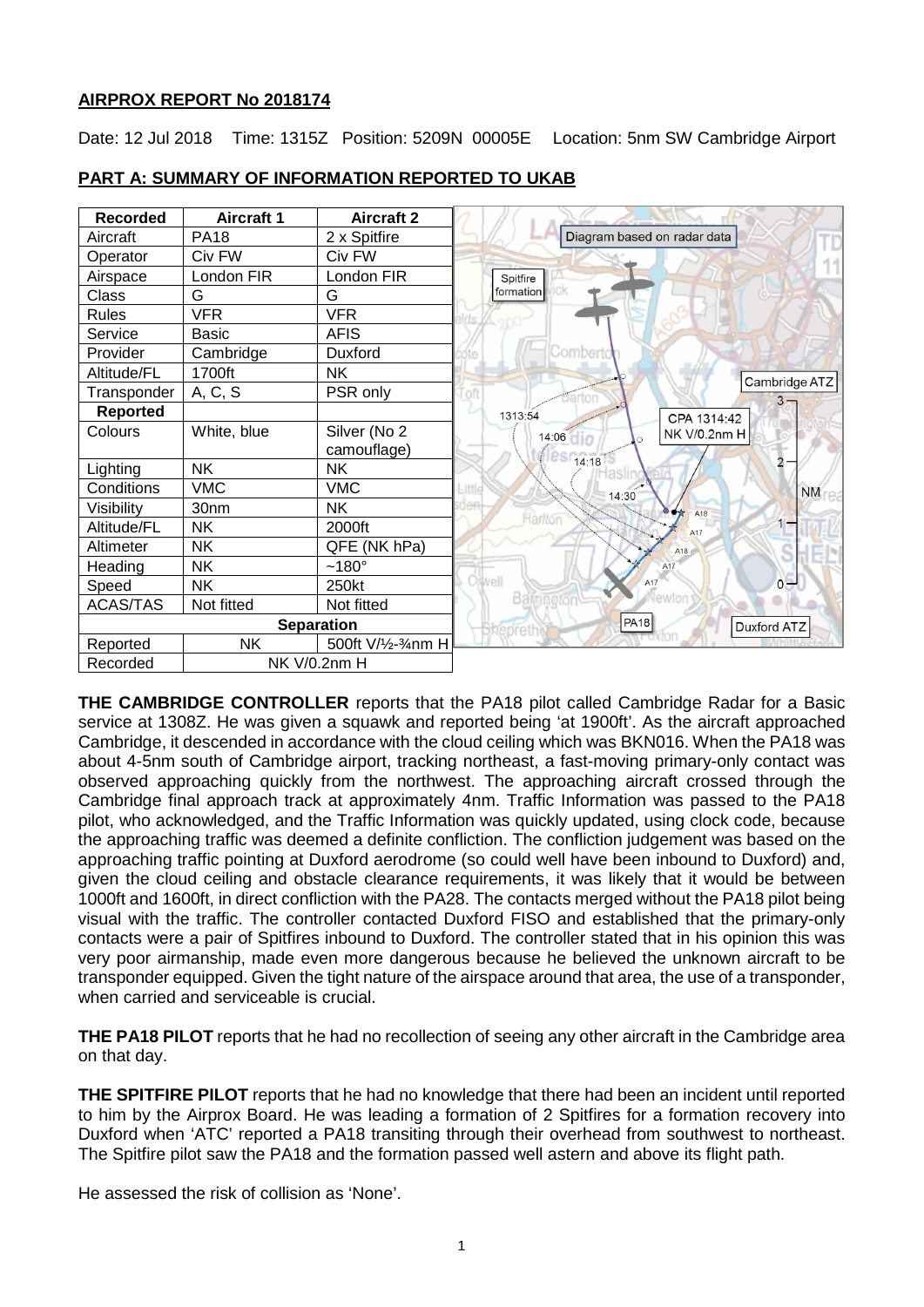# **Factual Background**

The weather at Cambridge was recorded as follows:

METAR EGSC 121320Z 01007KT 330V050 9999 BKN016 18/12 Q1022=

#### **Analysis and Investigation**

# **CAA ATSI**

The PA18 pilot called Cambridge Radar at 1307:55 (Figure 1), reported his position and altitude, and requested a transit through the Cambridge airfield overhead.



Figure 1 – 1307:55

The Cambridge radar controller acknowledged the information, allocated a transponder code (6160), passed the Cambridge QNH, and agreed a Basic Service. The controller then started to provide Traffic Information to another aircraft on contacts operating 5-6nm southwest of Cambridge.

At 1308:36, the lead pilot of a Spitfire formation pair contacted the Duxford AFISO, advising that they were inbound to them for a short display and estimated arrival in 6 mins. At 1312:10, following an enquiry by other traffic in the circuit at Duxford, the Duxford AFISO requested a position and ETA update from the Spitfire formation lead pilot. The pilot reported passing abeam Cambridge. The AFISO acknowledged this, and requested a call with 2 mins to go before their join. Figure 2, at 1313:04, shows a fast-moving primary-only contact, believed to be the Spitfire pair. It was not possible to positively identify the Spitfire on the radar replay.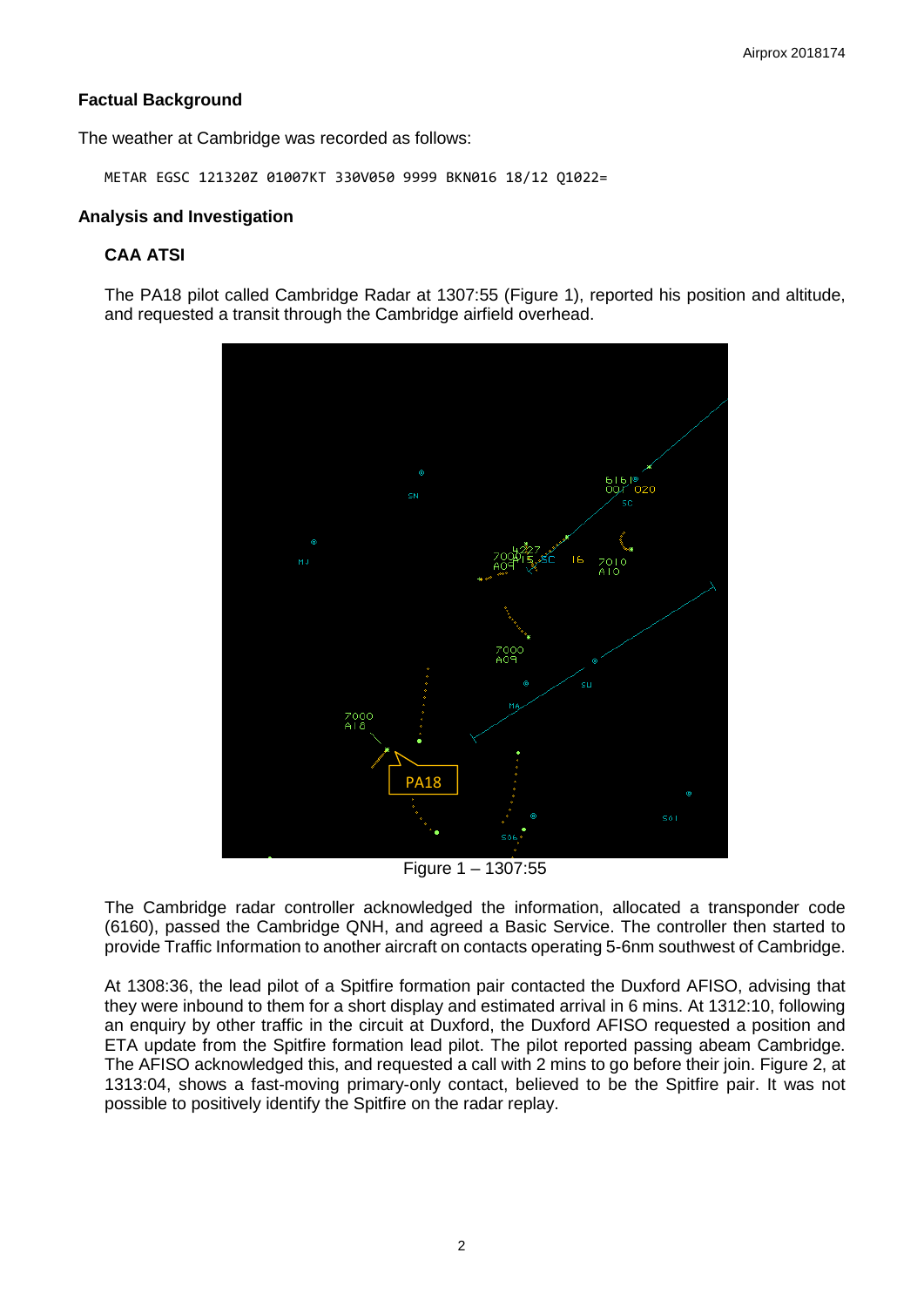

Figure 2 – 1313:04

At 1313:10, the Spitfire pilot advised the Duxford AFISO that they were '2 minutes out'.

At 1314:10, the Cambridge controller passed Traffic Information to the PA18 pilot on the primaryonly contact, believed to be the Spitfire formation, advising that the traffic was north of the PA18 by 2 miles, that it was fast moving, but that there was no level information (Figure 3).



At 1314:20 (Figure 4), the Cambridge controller updated the PA18 pilot on the position of the Spitfire formation, referencing its position using the clock-code method. The PA18 pilot advised that he was looking.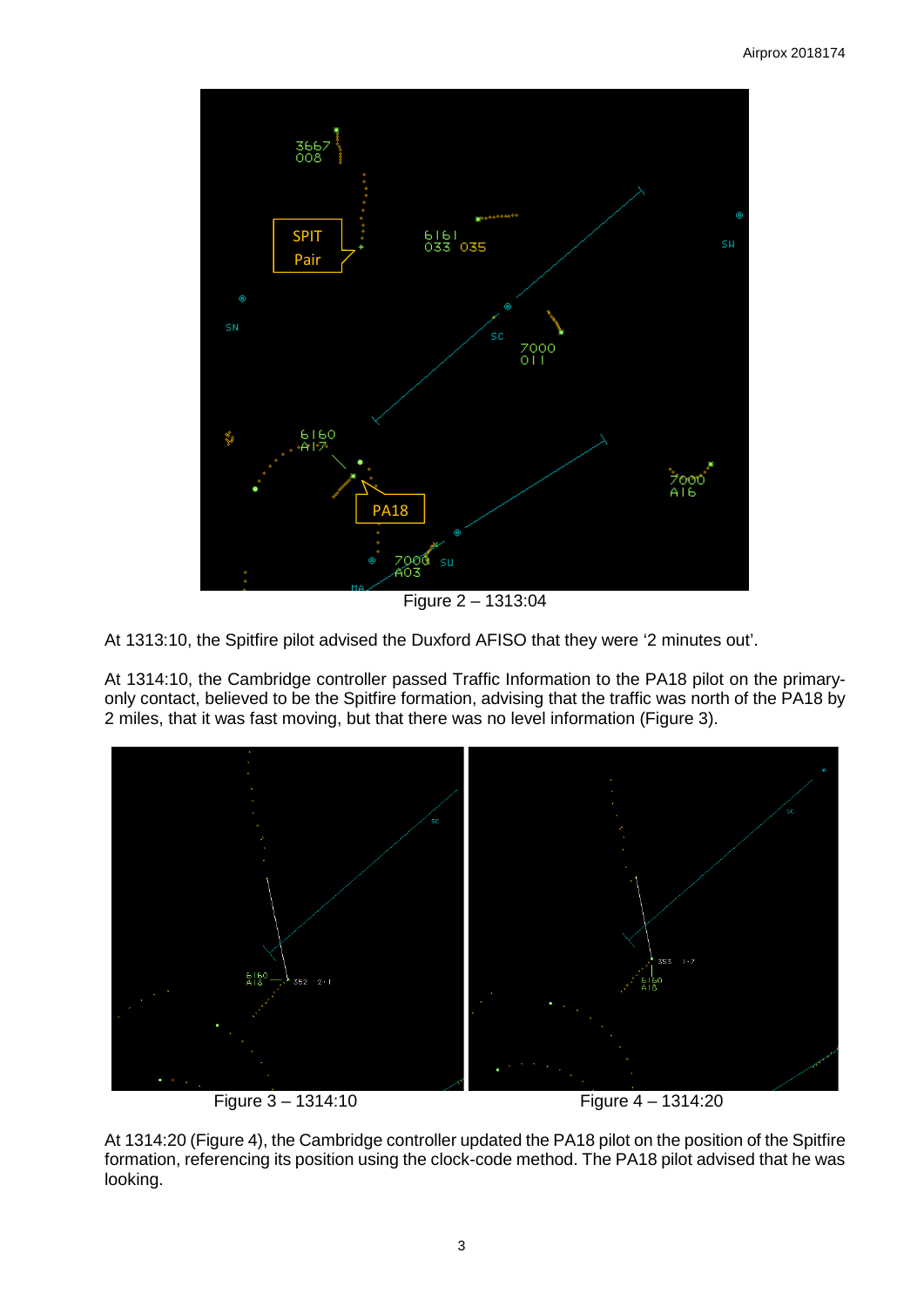At 1314:40 (Figure 5), the Cambridge controller advised that the traffic was passing/merging with the PA18.



Figure 5 – 1314:40 Figure 6 – 1314:42

CPA took place at 1314:42 (Figure 6). Only the lateral separation of 0.2nm could be determined from the radar replay. The Cambridge controller, who had earlier been busy vectoring two training aircraft for instrument approaches around primary contacts operating in the Cambridge final approach area, passed Traffic Information to the PA18 pilot on three occasions. However, the PA18 pilot ultimately did not acquire visual contact with the Spitfires. The Airprox took place in Class G airspace where both pilots were ultimately responsible for collision avoidance.

# **UKAB Secretariat**

The Spitfire pilots and PA18 pilot shared an equal responsibility for collision avoidance and not to operate in such proximity to other aircraft as to create a collision hazard<sup>[1](#page-3-0)</sup>. If the incident geometry is considered as converging then the Spitfire pilot was required to give way to the PA18<sup>[2](#page-3-1)</sup>. When an aircraft carries a serviceable SSR transponder, the pilot shall operate the transponder at all times during flight, regardless of whether the aircraft is within or outside airspace where SSR is used for ATS purposes<sup>[3](#page-3-2)</sup>. And when not receiving air traffic services, select [Mode A] code 7000 in order to improve the detection of suitably equipped aircraft unless otherwise prescribed by the competent authority<sup>[4](#page-3-3)</sup>. When the aircraft carries serviceable Mode C equipment, the pilot shall continuously operate this mode unless otherwise dictated by ATC<sup>[5](#page-3-4)</sup>. Aircraft equipped with Mode S having an aircraft identification feature shall transmit the aircraft identification as specified in Item 7 of the ICAO flight plan or, when no flight plan has been filed, the aircraft registration $6$ .

Aerodromes having one or more Instrument Approach Procedures (IAP) outside controller airspace are denoted on the CAA VFR chart by an IAP symbol, otherwise known as 'feathers'. Advice on the chart states that:

'The symbols are aligned along the extended centreline of the MAIN instrument runways and are not representative of the coverage area of the IAP associated with that runway. Pilots intending to fly within 10nm of any part of the IAP symbol are strongly advised to contact the aerodrome ATSU.'

 $\overline{\phantom{a}}$ 

<sup>1</sup> SERA.3205 Proximity.

<span id="page-3-1"></span><span id="page-3-0"></span><sup>&</sup>lt;sup>2</sup> SERA.3210 Right-of-way (c)(2) Converging.

<span id="page-3-2"></span><sup>&</sup>lt;sup>3</sup> SERA.13001 Operation of an SSR transponder.

<span id="page-3-3"></span><sup>4</sup> SERA.13005 SSR transponder Mode A code setting.

<span id="page-3-4"></span><sup>5</sup> SERA.13010 Pressure-altitude-derived information.

<span id="page-3-5"></span><sup>6</sup> SERA.13015 SSR transponder Mode S aircraft identification setting.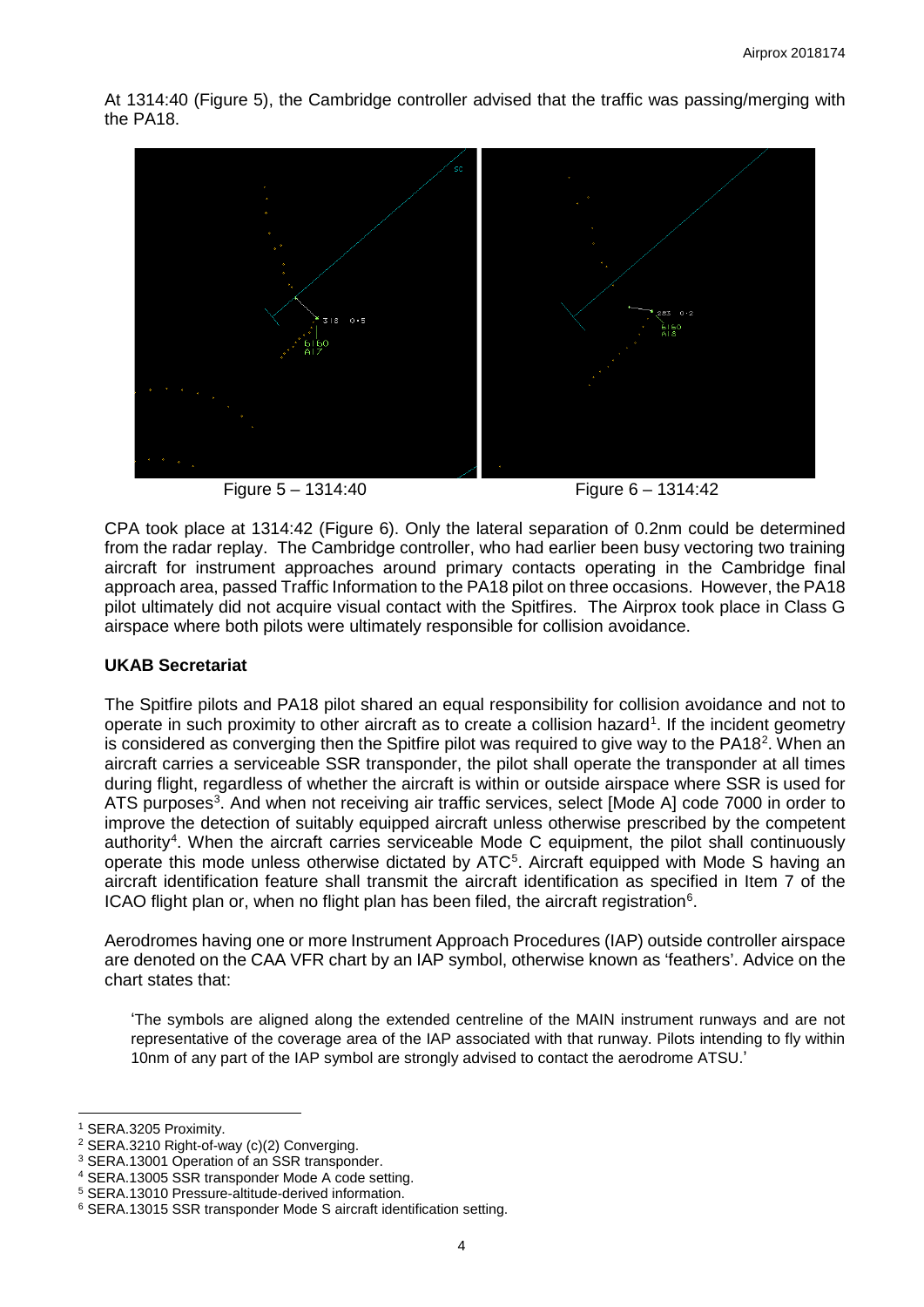#### **Summary**

An Airprox was reported when a PA18 and a formation of 2 Spitfires flew into proximity at 1315hrs on Thursday 12<sup>th</sup> July 2018. All pilots were operating under VFR in VMC, the Spitfire pilot in receipt of an AFIS from Duxford and the PA18 pilot in receipt of a Basic Service from Cambridge.

# **PART B: SUMMARY OF THE BOARD'S DISCUSSIONS**

Information available consisted of reports from both pilots, radar photographs/video recordings, a report from the air traffic controller involved and a report from the appropriate ATC authority.

The Board first discussed the Spitfire formation's transit to Duxford and noted that the lead Spitfire transponder had stopped giving an output when about 40nm north of Cambridge. Members surmised that neither Spitfire pilot had attempted to obtain an Air Traffic Service after that point and that they were therefore unaware that their SSR response was not functioning. Notwithstanding the legal requirement to squawk with all modes, members reiterated the value of SSR transponder output in alerting other aircrafts' CWS. As the Spitfire formation approached Duxford, the Cambridge controller had seen the approaching primary-only contacts and had been sufficiently concerned at the converging tracks that he had felt it necessary to pass Traffic Information to the PA18 pilot. Members noted that the Spitfire formation leader had not contacted Cambridge despite the advice to do so contained on the CAA VFR chart; given the Spitfire formation's proximity to Cambridge, the Board agreed that this was a contributory factor.

Turning to the cause and risk, members noted that the PA18 pilot had reported that he did not see the Spitfire formation, which passed behind with 0.2nm separation and apparently 500ft above according to the Spitfire pilot. Noting that the Spitfires would likely have presented a small cross-section when observed nearly head-on to the PA18 pilot, some members also commented that the PA18 pilot was flying at the reported cloud-base (BKN at 1600ft) and wondered whether, being above him, the Spitfires might also have been obscured to him by cloud at times. For his part, the lead Spitfire pilot commented that he had seen the PA18 (although it was unclear from his report at what range this had been), and had assessed that there was sufficient lateral and vertical separation. Taking all this into account, members debated the cause and, while some felt that the Spitfire formation had flown unnecessarily close to the PA18, the majority agreed that, taking the Spitfire pilot's report at face-value, 500ft vertical separation represented circumstances where normal procedures, safety standards and parameters had pertained in Class G airspace. Accordingly, the Board agreed that the incident was best described as the Cambridge controller being concerned by the proximity of the Spitfire formation to the PA18.

# **PART C: ASSESSMENT OF CAUSE AND RISK**

| Cause:                       | The Cambridge controller was concerned by the proximity of the Spitfire<br>formation to the PA18.                         |
|------------------------------|---------------------------------------------------------------------------------------------------------------------------|
| <b>Contributory Factors:</b> | The Spitfire pilots did not communicate with the Cambridge controller<br>prior to flying through their approach feathers. |
|                              |                                                                                                                           |

Degree of Risk: E.

l

Safety Barrier Assessment<sup>[7](#page-4-0)</sup>

In assessing the effectiveness of the safety barriers associated with this incident, the Board concluded that the key factors had been that:

<span id="page-4-0"></span><sup>&</sup>lt;sup>7</sup> The UK Airprox Board scheme for assessing the Availability, Functionality and Effectiveness of safety barriers can be found on the [UKAB Website.](http://www.airproxboard.org.uk/Learn-more/Airprox-Barrier-Assessment/)